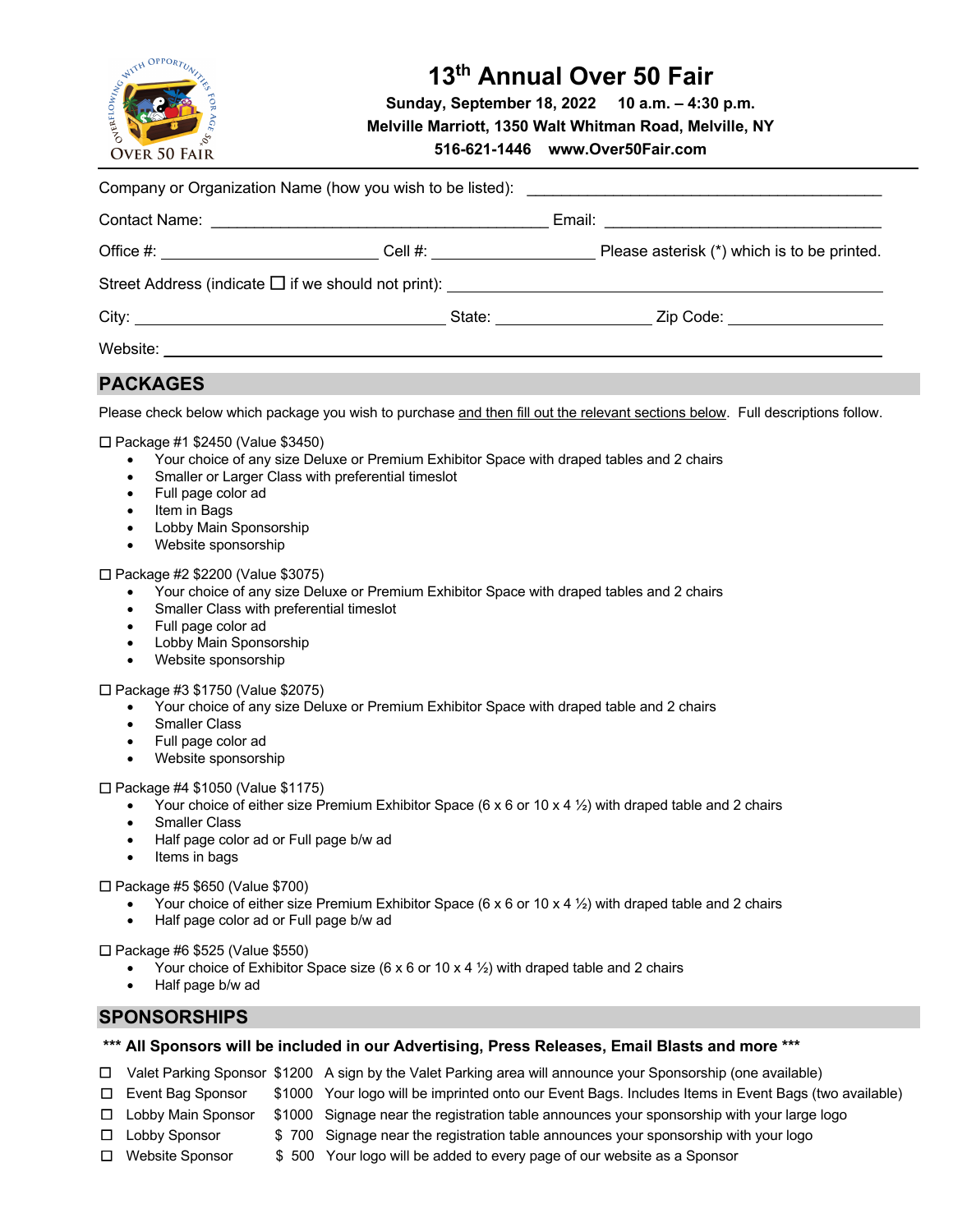| <b>CLASSES</b>                                                                                                                                                                                                                                         |                    |                                         |                      |              |  |  |
|--------------------------------------------------------------------------------------------------------------------------------------------------------------------------------------------------------------------------------------------------------|--------------------|-----------------------------------------|----------------------|--------------|--|--|
| Please indicate your first, second, and third choice of time slots:                                                                                                                                                                                    |                    |                                         |                      |              |  |  |
| 1 10:30–11:15   11:30-12:15   12:30-1:15   1:30-2:15                                                                                                                                                                                                   |                    |                                         | $12:30-3:15$         | $13:30-4:15$ |  |  |
| $\Box$ Larger (50 chairs)<br>\$250                                                                                                                                                                                                                     |                    |                                         |                      |              |  |  |
| $\square$ Smaller (25 chairs)<br>\$175<br>$+ $75***$<br>$\Box$ Screen                                                                                                                                                                                  |                    |                                         |                      |              |  |  |
| **Note: screen cost may increase if added after August 22, 2022. Please bring your own projector, laptop or other A/V equipment.                                                                                                                       |                    |                                         |                      |              |  |  |
| Title of your Presentation: University of the state of the state of the state of your Presentation:                                                                                                                                                    |                    |                                         |                      |              |  |  |
|                                                                                                                                                                                                                                                        |                    |                                         |                      |              |  |  |
| By August 22, 2022, please send a 40-60 word description plus .jpg of your headshot or logo.                                                                                                                                                           |                    |                                         |                      |              |  |  |
| <b>RENT A ROOMS</b> Not available currently for financial services/insurance.                                                                                                                                                                          |                    |                                         |                      |              |  |  |
| Please indicate your preference:<br><b>Smaller Room</b>                                                                                                                                                                                                | <b>Larger Room</b> |                                         | Screen**             |              |  |  |
| $\Box$ \$850<br>$\Box$ Full day for another purpose                                                                                                                                                                                                    |                    |                                         |                      |              |  |  |
| Use must be pre-approved<br>$\square$ \$700<br>$\Box$ Full day of classes                                                                                                                                                                              |                    |                                         | $\Box$ +\$150        |              |  |  |
| $\Box$ Half Day use for classes<br>$\Box$ \$450                                                                                                                                                                                                        | $\Box$ \$650       |                                         | $\Box$ + \$75        |              |  |  |
| $\Box$ 10:00 – 1:00 (must be out by 1:15) $\Box$ 1:30 – 4:30 (may not enter until 1:15)                                                                                                                                                                |                    |                                         | $\Box$ No preference |              |  |  |
| **Note: screen cost may increase if added after August 22, 2022. Please bring your own projector, laptop or other A/V equipment.                                                                                                                       |                    |                                         |                      |              |  |  |
|                                                                                                                                                                                                                                                        |                    |                                         |                      |              |  |  |
|                                                                                                                                                                                                                                                        |                    |                                         |                      |              |  |  |
|                                                                                                                                                                                                                                                        |                    |                                         |                      |              |  |  |
|                                                                                                                                                                                                                                                        |                    |                                         |                      |              |  |  |
| <b>EXHIBITOR SPACES</b> Price includes tables, tablecloths and 2 chairs. Please note that pipe and drape will not be available.<br>Some booth spaces will have a wall at the rear. Quantities of each size are limited. Please ask about availability. |                    |                                         |                      |              |  |  |
|                                                                                                                                                                                                                                                        |                    | <b>Premium Location Deluxe Location</b> |                      |              |  |  |
| $\Box$ 9 x 10 Deluxe or $\Box$ 12 x 7 ft. Deluxe space in Lobby $\Box$ \$1000                                                                                                                                                                          |                    |                                         |                      |              |  |  |
| $\Box$ 6 x 6 ft. Deluxe space in Lobby                                                                                                                                                                                                                 | $\Box$ \$750       |                                         |                      |              |  |  |
| $\Box$ 10 x 10 ft. space                                                                                                                                                                                                                               | $\Box$ \$750       | $\Box$ +\$100                           | $\Box$ +\$200        |              |  |  |
| $\Box$ 14 x 6 ft. space                                                                                                                                                                                                                                | $\square$ \$750    |                                         | $\square$ +\$200     |              |  |  |
| $\Box$ 6 x 6 ft. space                                                                                                                                                                                                                                 | $\square$ \$425    | $+ $50$<br>ш                            | $\Box$ +\$150        |              |  |  |
| $\Box$ 10 x 4 1/2 ft. space                                                                                                                                                                                                                            | $\Box$ \$300       | $\Box$ +\$100                           | $\Box$ +\$250        |              |  |  |
| Pricing for those selling "cash and carry" products only                                                                                                                                                                                               |                    |                                         |                      |              |  |  |
| $\Box$ 6 x 6 ft. space – Cash and Carry                                                                                                                                                                                                                | $\Box$ \$225       | $+$ \$50<br>$\Box$                      | $\Box$ +\$150        |              |  |  |
| $\Box$ 10 x 4 1/2 ft. space – Selling cash and carry only                                                                                                                                                                                              | $\Box$ \$175       | $\Box$ +\$100                           | $\Box$ +\$250        |              |  |  |
|                                                                                                                                                                                                                                                        |                    |                                         |                      |              |  |  |
| One Circuit $\Box$ +\$200<br>Standard Electric $\Box$ +\$75                                                                                                                                                                                            |                    |                                         |                      |              |  |  |
| WiFi $\Box$ +\$25 per mobile device                                                                                                                                                                                                                    |                    |                                         |                      |              |  |  |
|                                                                                                                                                                                                                                                        |                    |                                         |                      |              |  |  |
|                                                                                                                                                                                                                                                        |                    |                                         |                      |              |  |  |
|                                                                                                                                                                                                                                                        |                    |                                         |                      |              |  |  |

Will you be offering anything free at your booth (health screenings, chair massage, etc.)?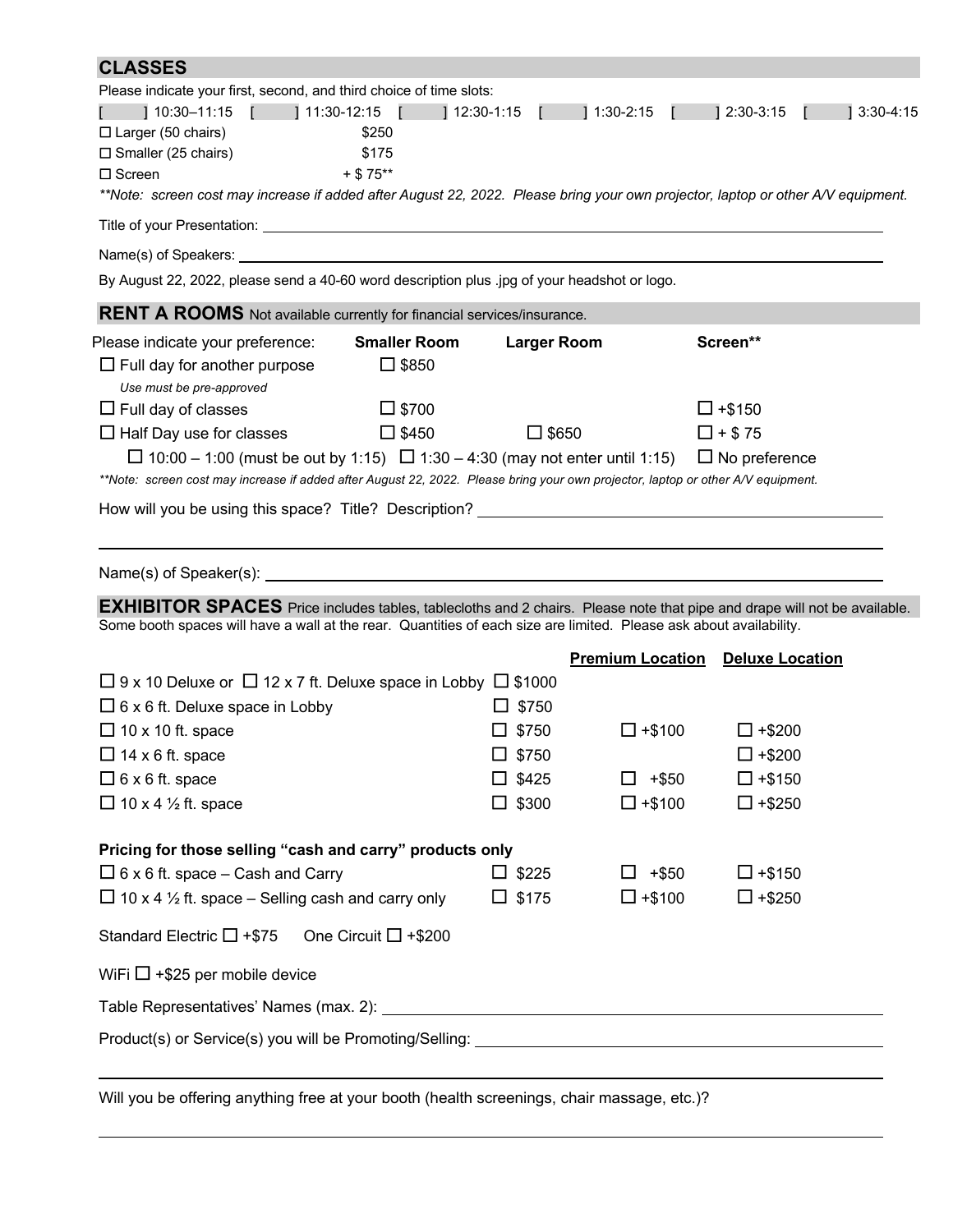Categories my business fits into:  $\Box$  Chiropractic/Wellness  $\Box$  Medical  $\Box$  Dental  $\Box$  Self-Improvement

 $\square$  Health/Wellness/Beauty Products  $\square$  Housing/Living Arrangements  $\square$  Financial  $\square$  Insurance

 $\square$  Legal  $\square$  Exercise/Hobbies/Travel  $\square$  Other:

*\*\*Food may not be sold. Any food items given away must be individually packaged, such as candy. Please inquire if you have any questions.*

# **PROGRAM BOOK ADVERTISING:**

**All ads must be sent electronically to Barbara@Over50Fair.com by August 22, 2022.**

 $\square$  Inside Cover Color  $\square$  \$650

| $\Box$ Full page | B/W $\Box$ \$225 | Color $\Box$ \$400 |
|------------------|------------------|--------------------|
|------------------|------------------|--------------------|

 $\Box$  Half page B/W  $\Box$  \$125 Color  $\Box$  \$225

# **ITEMS IN EVENT BAGS**

We will put your personalized flyer, business card or give-away into all Event Bags. Sure to be seen by all!  $\square$  \$300

# **INFORMATION TABLE**

We will put your items onto a shared, unmanned table in a central location. A great option for all, especially those who cannot attend.

|  | $\Box$ Up to 100 catalogs, brochures, or other non-paper items including samples – same item |  | \$50 |
|--|----------------------------------------------------------------------------------------------|--|------|
|--|----------------------------------------------------------------------------------------------|--|------|

 $\Box$  Up to 100 flyers, business cards, postcards, or tri-folds (one page maximum) – same item  $$25$ 

## **RAFFLES**

 $\Box$  I will donate a raffle prize(s) to benefit The INN (Interfaith Nutrition Network), a 501c3 charity. The program book will list those donors whose items were received prior to publication. Truly free items only, please. Please list items:

Credit Card Info--Please circle type of card: MC Visa Discover Amex PayPal (we can invoice). If you prefer, go to www.Over50Fair.com and pay by credit card or PayPal account.

Card #  $\qquad \qquad$  Expiration  $\qquad$  Security Code  $\qquad$  Billing Zip

**OR: Make check/money order payable to: Over 50 Fair LLC. \$35 returned check fee. Mailing Address: Over 50 Fair, P.O. Box 312, Roslyn Heights, NY 11577-0312.** 

It is hereby agreed that the undersigned will abide by the rules and regulations in this agreement. Acceptance of this application by or on behalf of the Over 50 Fair shall constitute a contract.

Total charge  $\frac{1}{2}$  and the set of the set of the set of the set of the set of the set of the set of the set of the set of the set of the set of the set of the set of the set of the set of the set of the set of the set

Signature **Signature** and the state of the state of the state of the state of the state of the state of the state of the state of the state of the state of the state of the state of the state of the state of the state of t

## **Additional Details**

Over 50 Fair LLC (dba Over 50 Fair) is a for profit company.

**Refund policy**: All costs are subject to change without notice. All sales are final. There are no refunds for any reason (including cancellation by Payor/Exhibitor/Speaker), but substitutions are allowed with permission.

**Event Location**: Melville Marriott Long Island AKA Melville Marriott, 1350 Walt Whitman Road, Melville, New York. **You must use the loading dock to unload your vehicle.**

**Video/Photo Release:** The Over 50 Fair reserves the right to video and photograph portions of each lecture and the Exhibitor areas for use in promoting our future events.

**Speakers:** Speaker agrees to provide Over 50 Fair with a photo/logo for use on signage plus 40-60 word description of their class for publication in the Over 50 Fair program book. **Speakers are required to check in at the Registration Desk at least 30 minutes prior to their Classroom time. Failure to do so may result in a substitute Speaker without refund.**